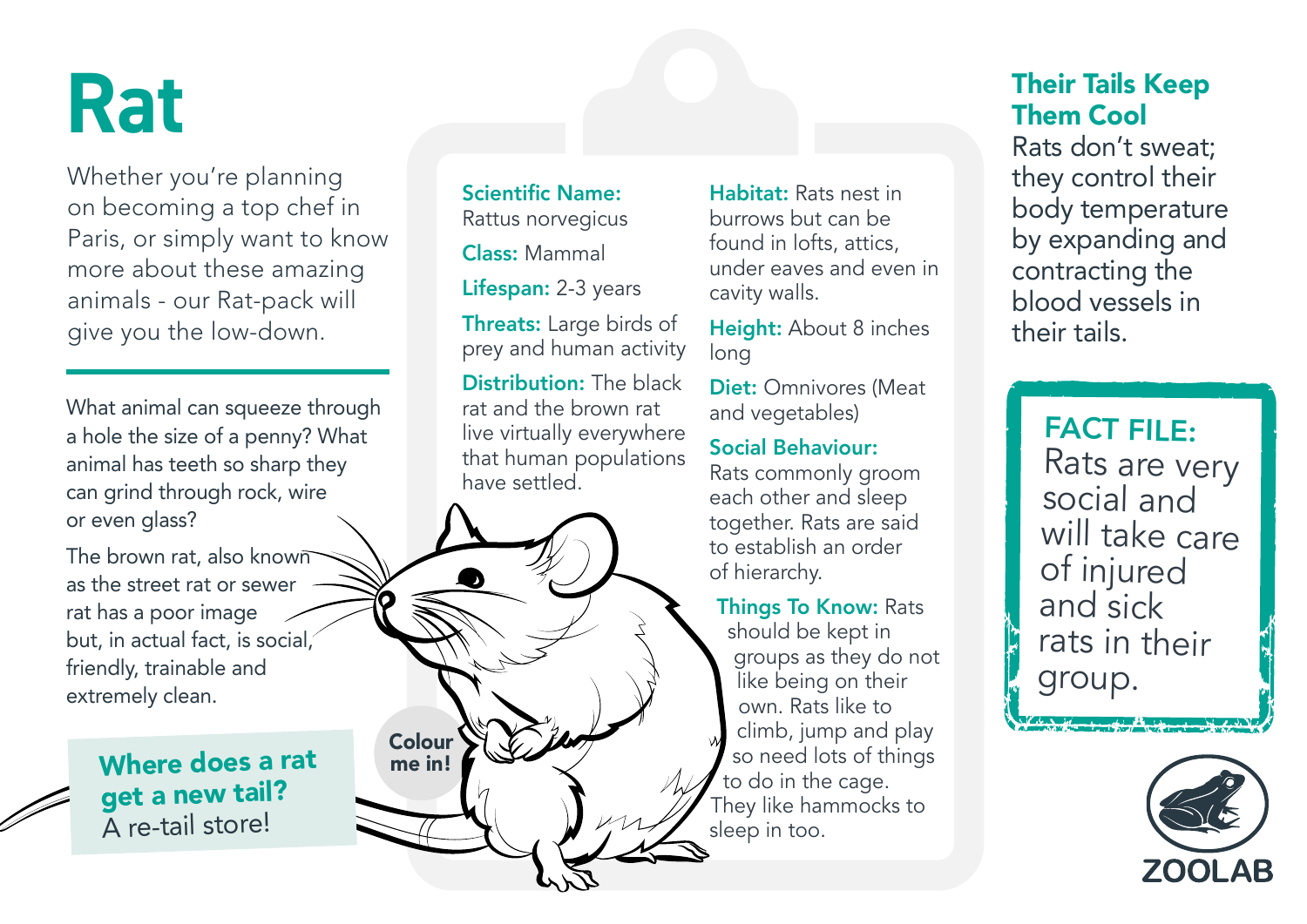# Activity Sheet!

**Can you guess what it is? Join the dots to find out!**



#### **TASK**

**Help the rat find it's dinner through the maze.** 



 $^{\bullet}22$ 

**The rats have escaped! Count all the rats you can find and write the total in the box below.**